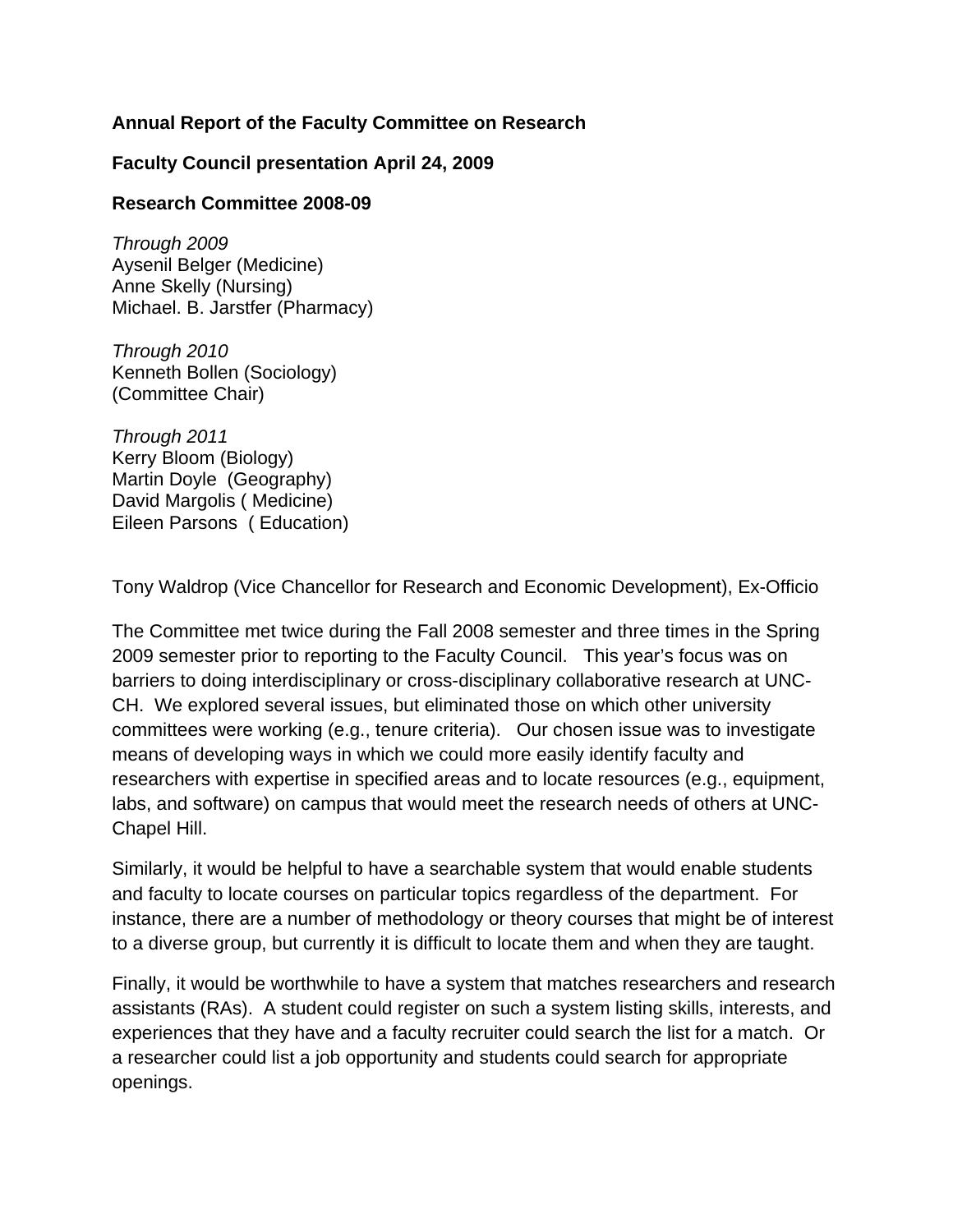Having this information readily available would address several problems we face on campus. For instance, suppose that you are a researcher in environmental studies with an interest in the human environmental impact in rural settings. Researchers in this area are dispersed throughout the campus and it would be very difficult to find out who shared this interest. Or suppose a state agency or a newspaper reporter wanted information on health disparities. It would be helpful to have a list of UNC-CH faculty and researchers with those interests. Students are often looking for courses or research opportunities. A searchable list of course offerings for the semester and RA positions would be an invaluable asset.

It was our good fortune to find out that Andy Johns' (Associate Vice Chancellor for Research) group was developing an information system along with RENCI and others to accomplish some of the above goals of the University Research Committee. We met with Andy Johns several times and were tremendously impressed by the work.

This system, as it is presently designed, allows a user to search by a research topic (disorder, disease, condition, procedure, population, etc) or by an individual researcher to retrieve a representation of expertise for that individual researcher or topic. The search draws from data that has been collected and aggregated from existing research processes such as grant preparation/submission, intellectual property disclosure and patenting, clinical trials as well as several public repositories of academic publications.

The tool can also be used to help determine where researchers are performing their research. An example would be if an end user wanted to identify all locations within the United States where UNC researchers were conducting diabetes research. The system would enable this type of search and display a map of the results.

The best way to understand the power of this system is to see a demonstration. We have arranged for Andy Johns to do that at the April 2009 meeting of the Faculty Council. We also include an appendix of screen shots of the system as part of this report.

The features of the system are impressive. The planned improvements and expansion to other fields besides medicine and the natural sciences are just as remarkable. Although the current system only includes data for research in the life sciences, work is already underway to expand the system to the basic sciences, social sciences and the arts & humanities. With proper funding, it would be possible to have the basic sciences included in this repository by late 2009 and social sciences could follow in early 2010. The Arts & Humanities would follow.

The main challenge to completion of this work is that this is not a formal project that has been allocated resources to proceed. There are many competing priorities, and without proper funding, this project can only progress when resources are available to focus on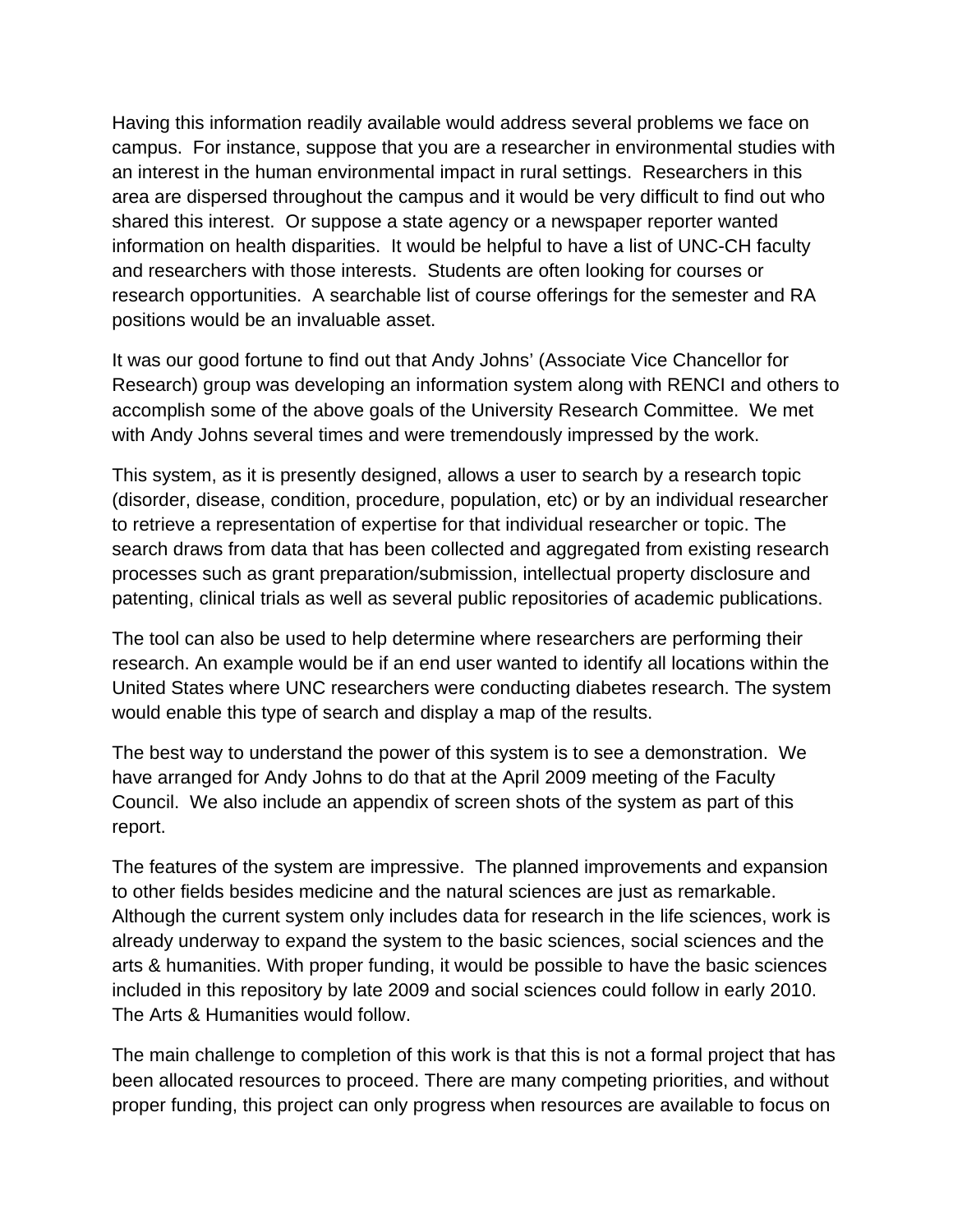it. In the present environment of tight budgets and more than ample workload, this unfortunately translates into little 'bandwidth' available to advance it. The University Research Committee recommends that UNC-CH take the necessary steps to make this a formally commissioned university project with some budget/resources allocated to advancing it. Specifically, we recommend that

- The university officially commissions this project, providing budget/resources to advance the work.
- Appoint a project director to advance the development and maintenance of this system.
- Form an Advisory Board representative of the UNC-Chapel Hill community to help guide the work on the project

**Appendix: Screen Shots from Searchable Data Base that is being built begins on next page.**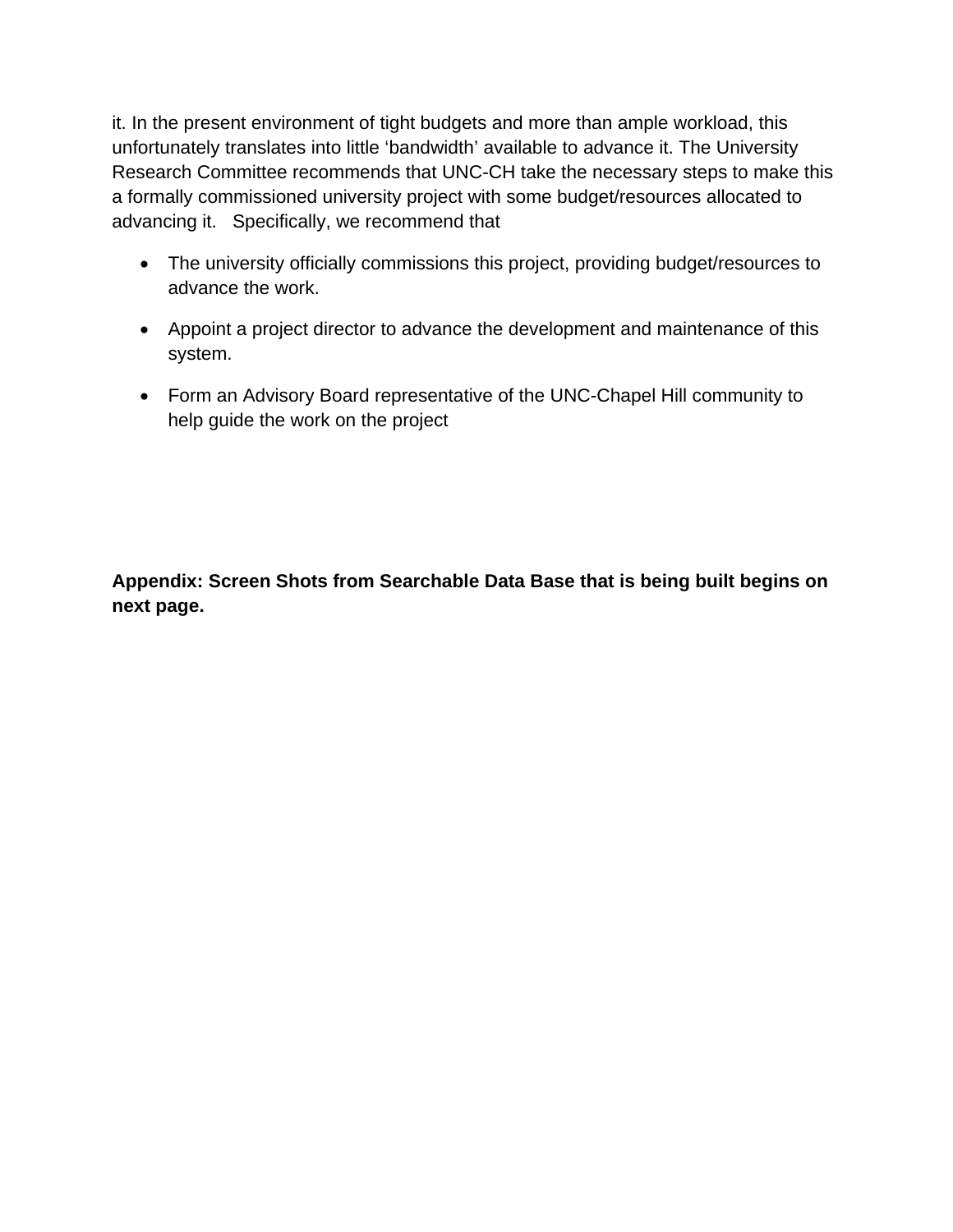| Search experts by concept              | e.g. stroke, zebra fish, glucose<br>$\circledcirc$ |            |
|----------------------------------------|----------------------------------------------------|------------|
|                                        | by last name<br>e.g. Smith                         |            |
| 20 Experts found                       | <b>Your search terms</b>                           |            |
| $\rightarrow$ Bangdiwala, Shrikant I   | Diabetes Complications                             | remove     |
| $\rightarrow$ Chambless, Lloyd E       | Hypertension                                       | remove     |
| Maeda, Nobuyo<br>$\rightarrow$         | Obesity                                            | remove     |
| $\rightarrow$ Couper, David J          |                                                    |            |
| $\rightarrow$ Rosamond, Wayne D        | Refine search by adding Concepts                   |            |
| $\rightarrow$ Pomp, Daniel             | <b>Disorders</b>                                   |            |
| $\rightarrow$ Nakamura, Jun            | Coronary Disease                                   | add        |
| $\rightarrow$ Ammerman, Alice S        | Atherosclerosis                                    | add        |
| $\rightarrow$ Vupputuri, Suma          | Overweight                                         | add        |
| $\rightarrow$ Jennette, John C         | Body Mass Index                                    | add        |
| $\rightarrow$ Beck, James D            |                                                    |            |
| $\rightarrow$ Catellier, Diane J       | <b>Chemicals &amp; Drugs</b>                       |            |
| $\rightarrow$ Prazma, Jiri             | Smoke<br><b>Blood Coagulation Factors</b>          | add        |
| $\rightarrow$ Berry, Diane C           | Lipoprotein(a)                                     | add        |
| $\rightarrow$ Clarke-Pearson, Daniel L | Factor VIII                                        | add<br>add |
| $\rightarrow$ Runge, Marschall S       | von Willebrand Factor                              | add        |
| $\rightarrow$ Keagy, Blair A           | Fibrinogen                                         | add        |
| $\rightarrow$ Samuel-Hodge, Carmen D   | -Cholesterol, HDL                                  | add        |
| Weinberger, Morris<br>$\rightarrow$    |                                                    |            |
| → Patterson, Winston Campbell (Cam) C  | <b>Procedures</b>                                  |            |

Education

add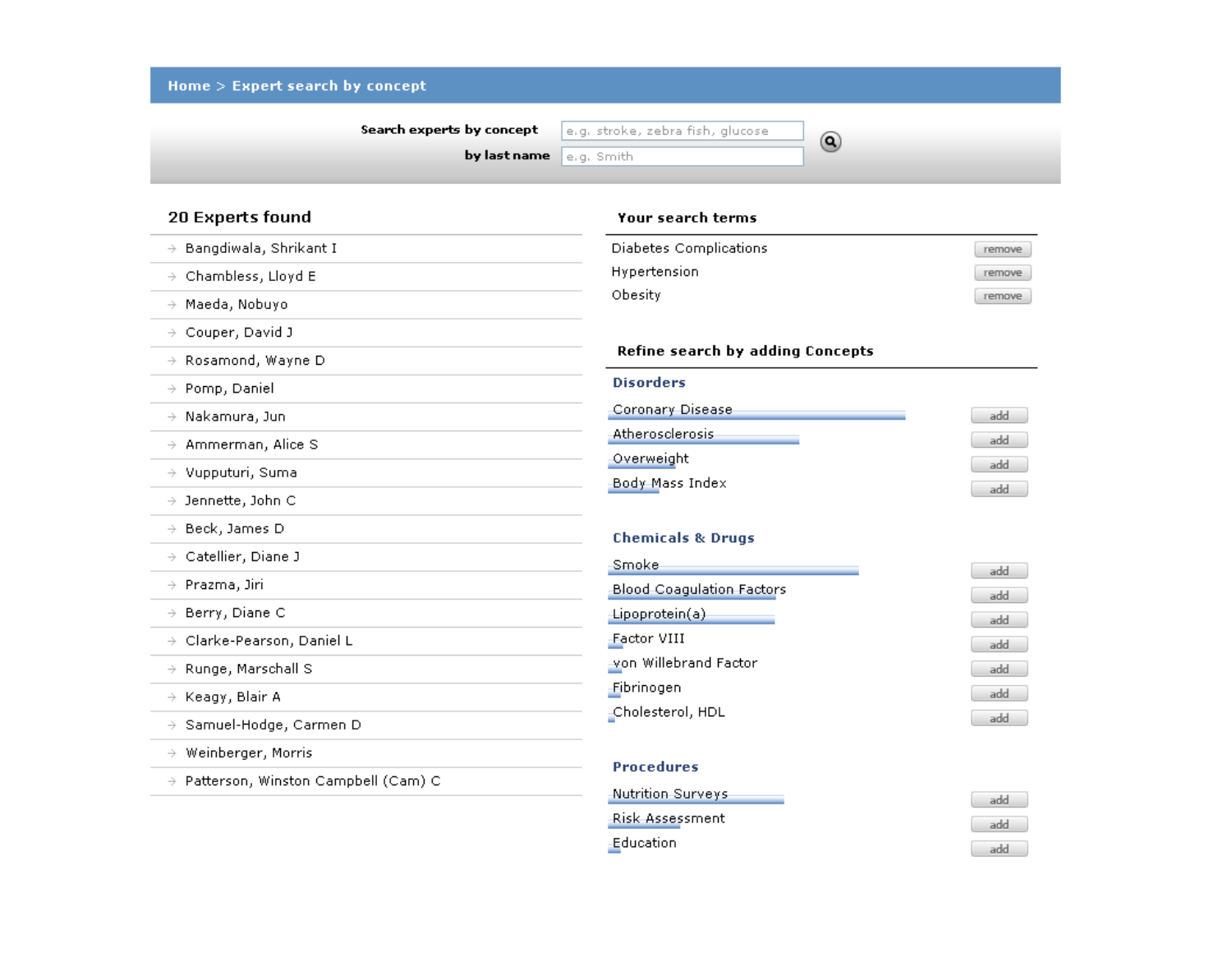| <b>Computed: Godley, Paul A</b><br>Prostatic Neoplasms; Carcinoma, Renal Cell; North<br>Carolina; Kidney Neoplasms; European Continental<br>computed<br>Ancestry Group; Immunotherapy<br>Coauthors 2. Level<br>3. Level<br>Network:<br>32<br>1197<br>34022<br><b>Publications:</b><br>26 |              |                      | Invite Paul A Godley to join BiomedExperts<br>Po.<br>Add Paul A Godley to my contacts<br>Bookmark Paul A Godley | Network of Paul A<br>Godley<br><b>Arris</b> |                                                                      |                                                   |  |
|------------------------------------------------------------------------------------------------------------------------------------------------------------------------------------------------------------------------------------------------------------------------------------------|--------------|----------------------|-----------------------------------------------------------------------------------------------------------------|---------------------------------------------|----------------------------------------------------------------------|---------------------------------------------------|--|
| Profile                                                                                                                                                                                                                                                                                  | Publications | Co-authors           | NetworkView                                                                                                     | GeoNetworkView                              | Times&Places                                                         |                                                   |  |
| <b>Disorders</b><br>Prostatic Neoplasms<br>Ŧ                                                                                                                                                                                                                                             |              |                      | <b>Geographic Areas</b><br>North Carolina                                                                       |                                             | <b>Living Beings</b><br><b>B</b> European Continental Ancestry Group |                                                   |  |
| Carcinoma, Renal Cell                                                                                                                                                                                                                                                                    |              | United States        |                                                                                                                 | African Americans                           |                                                                      |                                                   |  |
| <b>El</b> Kidney Neoplasms                                                                                                                                                                                                                                                               |              | Louisiana            |                                                                                                                 |                                             | <b>Pa African Continental Ancestry Group</b>                         |                                                   |  |
| Neoplasm Metastasis                                                                                                                                                                                                                                                                      |              |                      |                                                                                                                 |                                             | <b>T</b> Continental Population Groups                               |                                                   |  |
| <b>H</b> Urologic Diseases<br><b>Procedures</b>                                                                                                                                                                                                                                          |              |                      |                                                                                                                 |                                             |                                                                      | <b>Clinical Trials Data Monitoring Committees</b> |  |
| Urinary Tract Infections<br>Immunotherapy                                                                                                                                                                                                                                                |              |                      |                                                                                                                 |                                             | Research Subjects                                                    |                                                   |  |
| Bone Neoplasms<br>Ŧ                                                                                                                                                                                                                                                                      |              | Mass Screening       |                                                                                                                 |                                             | Medically Uninsured                                                  |                                                   |  |
| Carcinoma                                                                                                                                                                                                                                                                                |              | Case-Control Studies |                                                                                                                 |                                             | Minority Groups                                                      |                                                   |  |
| <b>D</b> Obesity                                                                                                                                                                                                                                                                         |              | Nephrectomy          |                                                                                                                 | Research Personnel                          |                                                                      |                                                   |  |
| $\blacksquare$ Pain                                                                                                                                                                                                                                                                      |              |                      | Digital Rectal Examination                                                                                      |                                             | Hispanic Americans                                                   |                                                   |  |
| Hypertension                                                                                                                                                                                                                                                                             |              |                      | Combined Modality Therapy                                                                                       |                                             | Asian Continental Ancestry Group                                     |                                                   |  |
| <b>Breast Neoplasms</b>                                                                                                                                                                                                                                                                  |              |                      | Diagnosis, Differential                                                                                         |                                             | <b>Explored</b>                                                      |                                                   |  |
|                                                                                                                                                                                                                                                                                          |              | Microarray Analysis  |                                                                                                                 | Ethnic Groups                               |                                                                      |                                                   |  |
| <b>Concepts &amp; Ideas</b>                                                                                                                                                                                                                                                              |              | Diet Surveys         |                                                                                                                 |                                             |                                                                      |                                                   |  |
| Risk Factors                                                                                                                                                                                                                                                                             |              | Chromatography, Gas  |                                                                                                                 |                                             | <b>Chemicals &amp; Drugs</b>                                         |                                                   |  |
| Treatment Outcome                                                                                                                                                                                                                                                                        |              |                      | Radiotherapy, Adjuvant                                                                                          |                                             | Prostate-Specific Antigen                                            |                                                   |  |
| Socioeconomic Factors                                                                                                                                                                                                                                                                    |              |                      | <b>Biomedical Research</b>                                                                                      |                                             | Fatty Acids, Omega-3                                                 |                                                   |  |
| Survival Rate                                                                                                                                                                                                                                                                            |              |                      | Health Care Surveys                                                                                             | $\Box$ Interleukin-2                        |                                                                      |                                                   |  |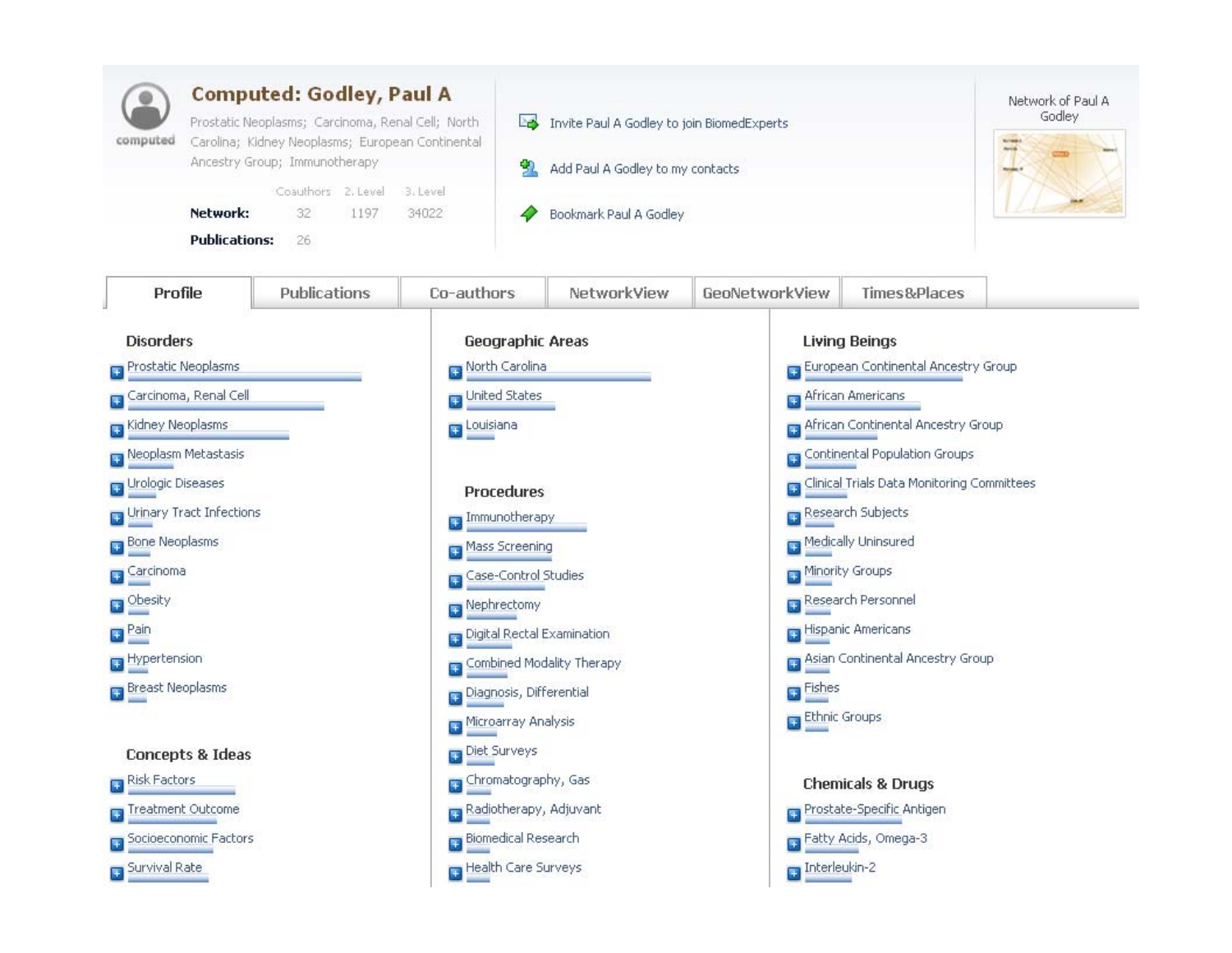### Ammerman, Alice S

#### **Research Profile**

**Publications** 

### Help us make your profile perfect

#### **Disorders**

- **B** Cardiovascular Diseases
- **B** Hypercholesterolemia
- $\Box$  -Obesity -

Ammerman Alice; Leung May May; Cavallo David

## Addressing disparities in the obesity epidemic.

North Carolina medical journal 2006;67  $(4):301-4.$ 

#### **B** Show Abstract

Perrin Eliana Miller; Flower Kori B; Garrett Joanne; Ammerman Alice S Preventing and treating obesity: pediatricians' self-efficacy, barriers,

# resources, and advocacy.

Ambulatory pediatrics : the official journal of the Ambulatory Pediatric Association 2005;5(3):150-6.

#### **B** Show Abstract

Perrin Eliana M; Flower Kori B; Ammerman Alice S

Pediatricians' own weight: selfperception, misclassification, and ease of counseling.

Obesity research 2005;13(2):326-32.

#### **B** Show Abstract

Katz Mira L; Gordon-Larsen Penny; Bentley Margaret E: Kelsey Kristine: Shields

## **Activities & Behaviors**

- **El** Food Habits
- Motor Activity
- □ Life Style
- Program Evaluation
- **Exercise**
- Attitude to Health Œ
- **B** Community-Institutional Relations
- Health Knowledge, Attitudes, Practice  $\overline{+}$
- **Risk Reduction Behavior**
- Needs Assessment Œ
- **El Program Development**
- **El** Health Behavior
- **B** Outcome Assessment (Health Care)
- **Physician's Role**
- Consumption Œ
- **El** Social Support
- **Physician's Practice Patterns**
- **Patient Compliance** Œ
- **Alcohol Drinking**
- $\Box$  Emigration and Immigration
- **B** Cooperative Behavior
- E Communication
- 国 Mail
- **E** Smoking



## Ammerman, Alice S.

Department Nutrition

Email ammerman@unc.edu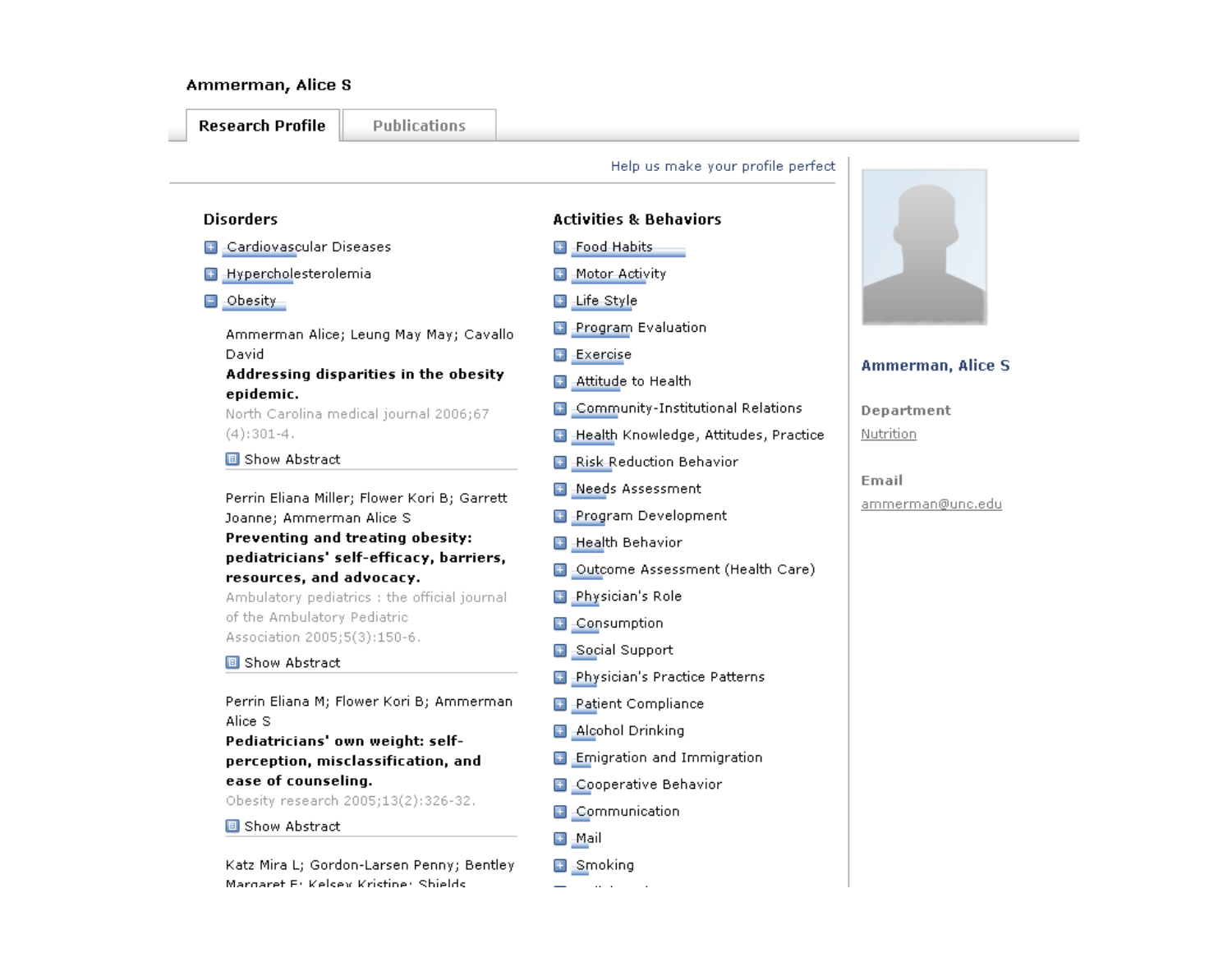| <b>Computed: Godley, Paul A</b><br>Prostatic Neoplasms; Carcinoma, Renal Cell; North<br>Carolina; Kidney Neoplasms; European Continental<br>computed<br>Ancestry Group; Immunotherapy<br>Coauthors 2. Level<br>3. Level<br>Network:<br>32<br>1197<br>34022 |                                                                                                                                                                                                                                                                                                                                                                     |            | Invite Paul A Godley to join BiomedExperts<br>PS.<br>Add Paul A Godley to my contacts<br>Bookmark Paul A Godley |                                                                                                                                                                                                                                                                                                   |              | Network of Paul A<br>Godley |
|------------------------------------------------------------------------------------------------------------------------------------------------------------------------------------------------------------------------------------------------------------|---------------------------------------------------------------------------------------------------------------------------------------------------------------------------------------------------------------------------------------------------------------------------------------------------------------------------------------------------------------------|------------|-----------------------------------------------------------------------------------------------------------------|---------------------------------------------------------------------------------------------------------------------------------------------------------------------------------------------------------------------------------------------------------------------------------------------------|--------------|-----------------------------|
| <b>Publications:</b><br>Profile                                                                                                                                                                                                                            | 26<br><b>Publications</b>                                                                                                                                                                                                                                                                                                                                           | Co-authors | NetworkView                                                                                                     | GeoNetworkView                                                                                                                                                                                                                                                                                    | Times&Places |                             |
| 2.                                                                                                                                                                                                                                                         | Systematic review of prostate cancer's association with body size in childhood and young adulthood.<br>Cancer causes & control: CCC 2008;19(8):793-803.<br>2008: Peppercorn Jeffery; Buss William G; Fost Norm; Godley Paul A<br>The dilemma of data-safety monitoring: provision of significant new data to research participants.<br>Lancet 2008;371(9611):527-9. |            |                                                                                                                 | Department of Epidemiology, University of North Carolina, CB# 7435, McGavran-Greenberg, Chapel Hill, NC, 27599-7435, USA, whitney_robinson@unc.edu.                                                                                                                                               |              | ▭<br>œ                      |
| 3.                                                                                                                                                                                                                                                         | 2008: Carpenter William R; Robinson Whitney R; Godley Paul A<br>Getting over testosterone: postulating a fresh start for etiologic studies of prostate cancer.<br>Journal of the National Cancer Institute 2008;100(3):158-9.                                                                                                                                       |            |                                                                                                                 | Division of Hematology/Oncology, University of North Carolina at Chapel Hill, Chapel Hill, NC 27599-7305, USA. jpepper@med.unc.edu                                                                                                                                                                |              | o.                          |
| 4.                                                                                                                                                                                                                                                         | 2008: Castel Liana D; Saville Benjamin R; Depuy Venita; Godley Paul A; Hartmann Katherine E; Abernethy Amy P<br>Cancer 2008;112(1):162-70.                                                                                                                                                                                                                          |            |                                                                                                                 | Racial differences in pain during 1 year among women with metastatic breast cancer: a hazards analysis of interval-censored data.<br>Cecil G. Sheps Center for Health Services Research, University of North Carolina at Chapel Hill, Chapel Hill, North Carolina 27599, USA. liana@unc.edu       |              |                             |
| 5.                                                                                                                                                                                                                                                         | 2007: Walker Tessa A; Howard Daniel L; Washington Chanetta R; Godley Paul A<br>health and health disparities research.<br>Journal of the Medical Library Association : JMLA 2007;95(4):439-41.                                                                                                                                                                      |            |                                                                                                                 | Development of a health sciences library at a historically black college and university (HBCU): laying the foundation for increased minority<br>The Institute for Health, Social, and Community Research, Shaw University, 900 South Wilmington Street, Raleigh, NC 27601, USA. twalker@shawu.edu |              | Ω                           |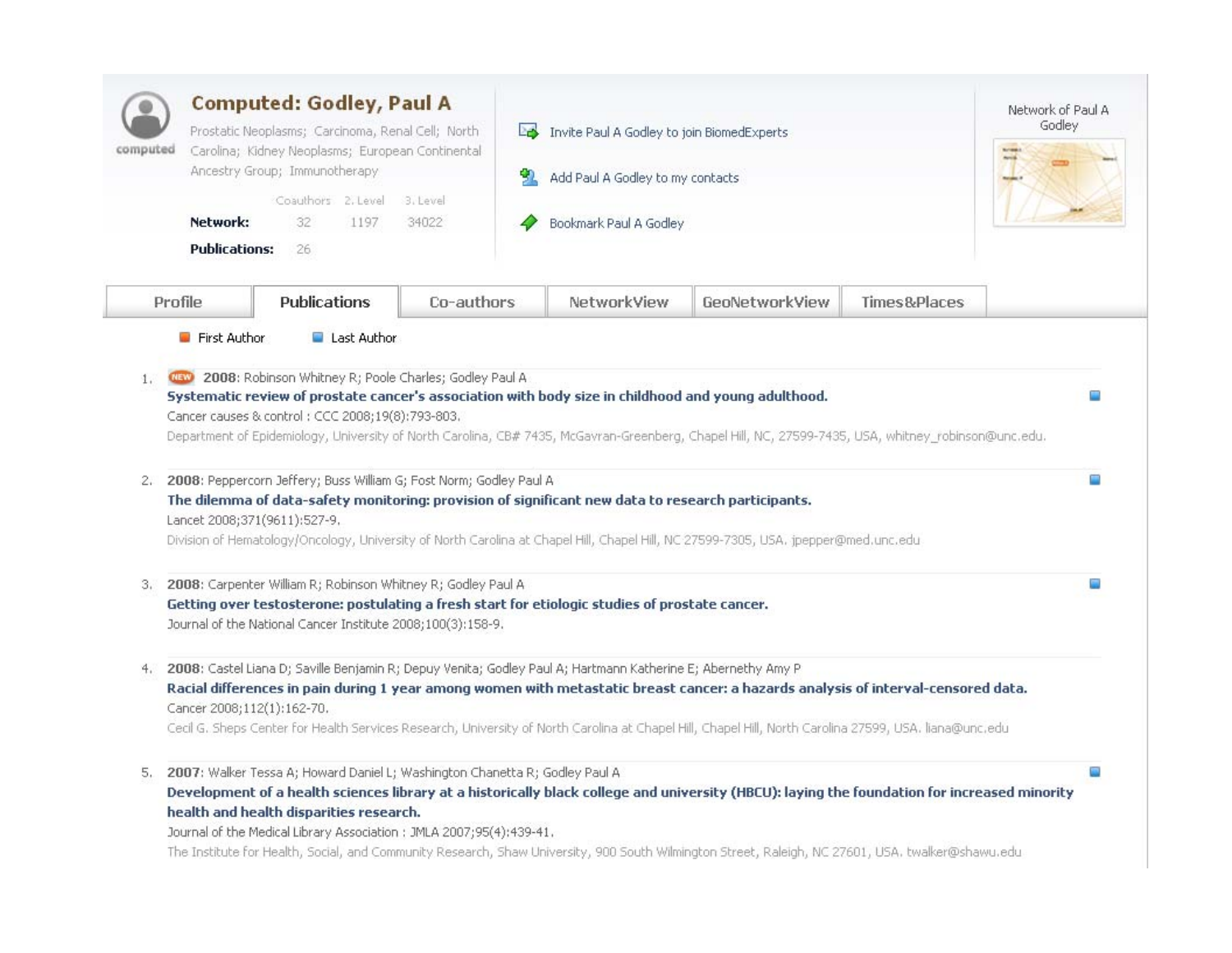| computed | <b>Computed: Godley, Paul A</b>                                                                       |    |                             |       |  |                                            | Network of Paul A |
|----------|-------------------------------------------------------------------------------------------------------|----|-----------------------------|-------|--|--------------------------------------------|-------------------|
|          | Prostatic Neoplasms; Carcinoma, Renal Cell; North<br>Carolina; Kidney Neoplasms; European Continental |    |                             |       |  | Invite Paul A Godley to join BiomedExperts | Godley            |
|          | Ancestry Group; Immunotherapy                                                                         |    |                             |       |  | Add Paul A Godley to my contacts           |                   |
|          |                                                                                                       |    | Coauthors 2. Level 3. Level |       |  |                                            |                   |
|          | Network:                                                                                              | 32 | 1197                        | 34022 |  | Bookmark Paul A Godley                     |                   |
|          | <b>Publications:</b>                                                                                  | 26 |                             |       |  |                                            |                   |

|    | Profile                      | Publications | Co-authors | NetworkView | GeoNetworkView | Times&Places |                        |
|----|------------------------------|--------------|------------|-------------|----------------|--------------|------------------------|
|    | Name                         |              |            |             |                |              | Number of Publications |
| Α  | $\pm$<br>Amamoo, M Ahinee    |              |            |             |                |              | 4 out of 9             |
|    | $\pm$<br>Ammerman, Alice S.  |              |            |             |                |              | 1 out of 63            |
|    | $\pm$<br>Ataga, Kenneth I    |              |            |             |                |              | 1 out of 24            |
| B. | <b>E</b> Bensen, Jeannette T |              |            |             |                |              | 1 out of 23            |
| c  | Carpenter, William R         |              |            |             |                |              | 4 out of 8             |
|    | Castel, Liana D              |              |            |             |                |              | 1 out of 13            |
|    | $\pm$<br>Clark, Jack A       |              |            |             |                |              | 1 out of 10            |
|    | $\pm$<br>Carey, Timothy S    |              |            |             |                |              | 1 out of 71            |
| Ð  | DePuy, Venita                |              |            |             |                |              | $1$ out of $12$        |
| F  | Fontham, Elizabeth T H       |              |            |             |                |              | 1 out of 90            |
| G  | Galanko, Joseph A            |              |            |             |                |              | 1 out of 64            |
| H  | Howard, Daniel L             |              |            |             |                |              | 3 out of 11            |
|    | Hartmann, Katherine E        |              |            |             |                |              | $1$ out of $45$        |
| Τ  | + Ivanova, Anastasia         |              |            |             |                |              | 1 out of 17            |
| ĸ  | Kshirsagar, Abhijit V        |              |            |             |                |              | 1 out of 29            |
| M  | Martinson, Francis E A       |              |            |             |                |              | 2 out of 35            |
|    | $\pm$<br>Mishel, Merle H     |              |            |             |                |              | 1 out of 32            |
|    | Mohler, James L              |              |            |             |                |              | 1 out of 92            |
| P  | Peacock, Sharon              |              |            |             |                |              | 2 out of 5             |
|    | $\pm$<br>Poole, Charles      |              |            |             |                |              | 1 out of 29            |
| R. | Rathmell, W Kimryn           |              |            |             |                |              | $2$ out of $16$        |
|    |                              |              |            |             |                |              |                        |

 $\Box$   $\Box$   $\Box$   $\Box$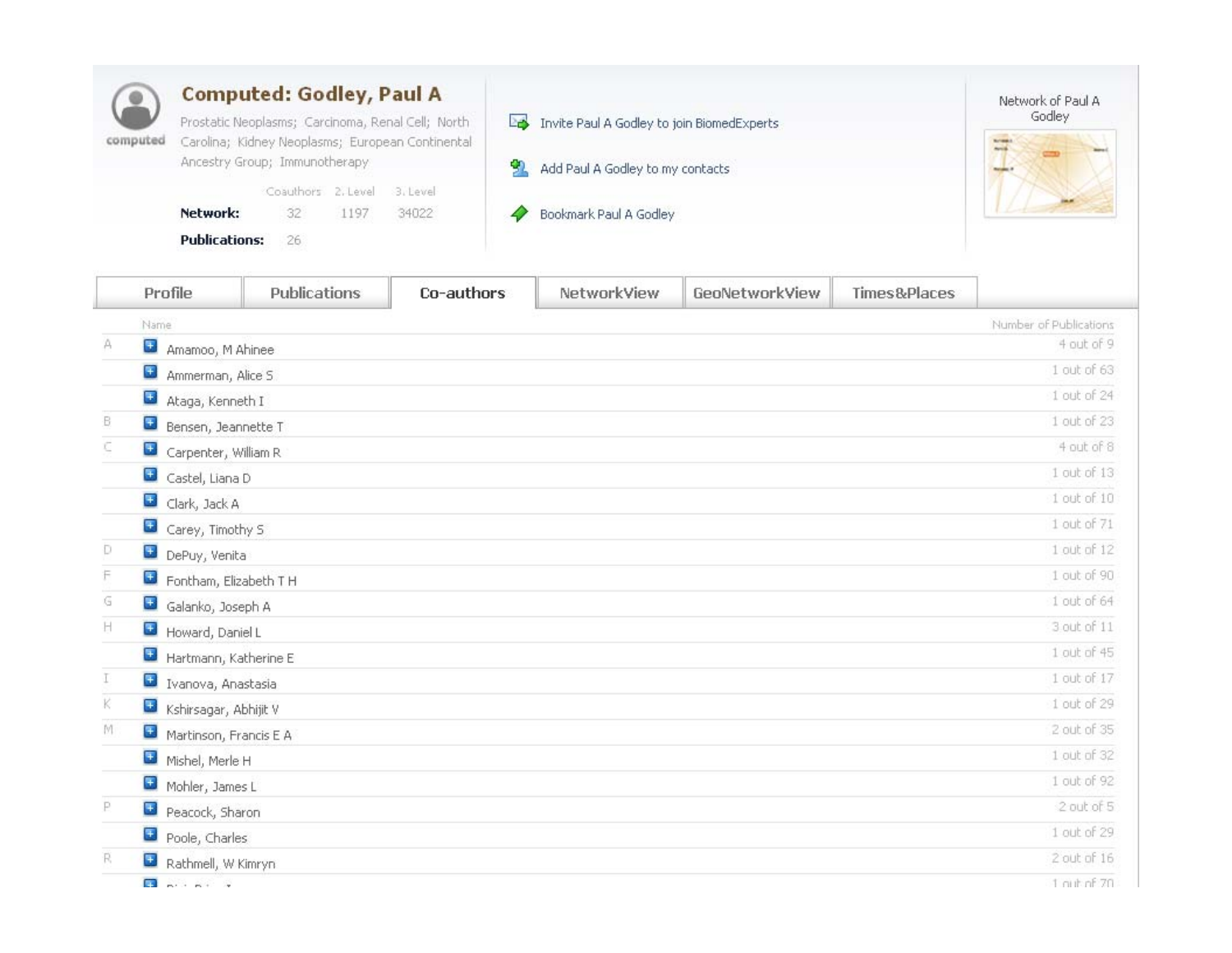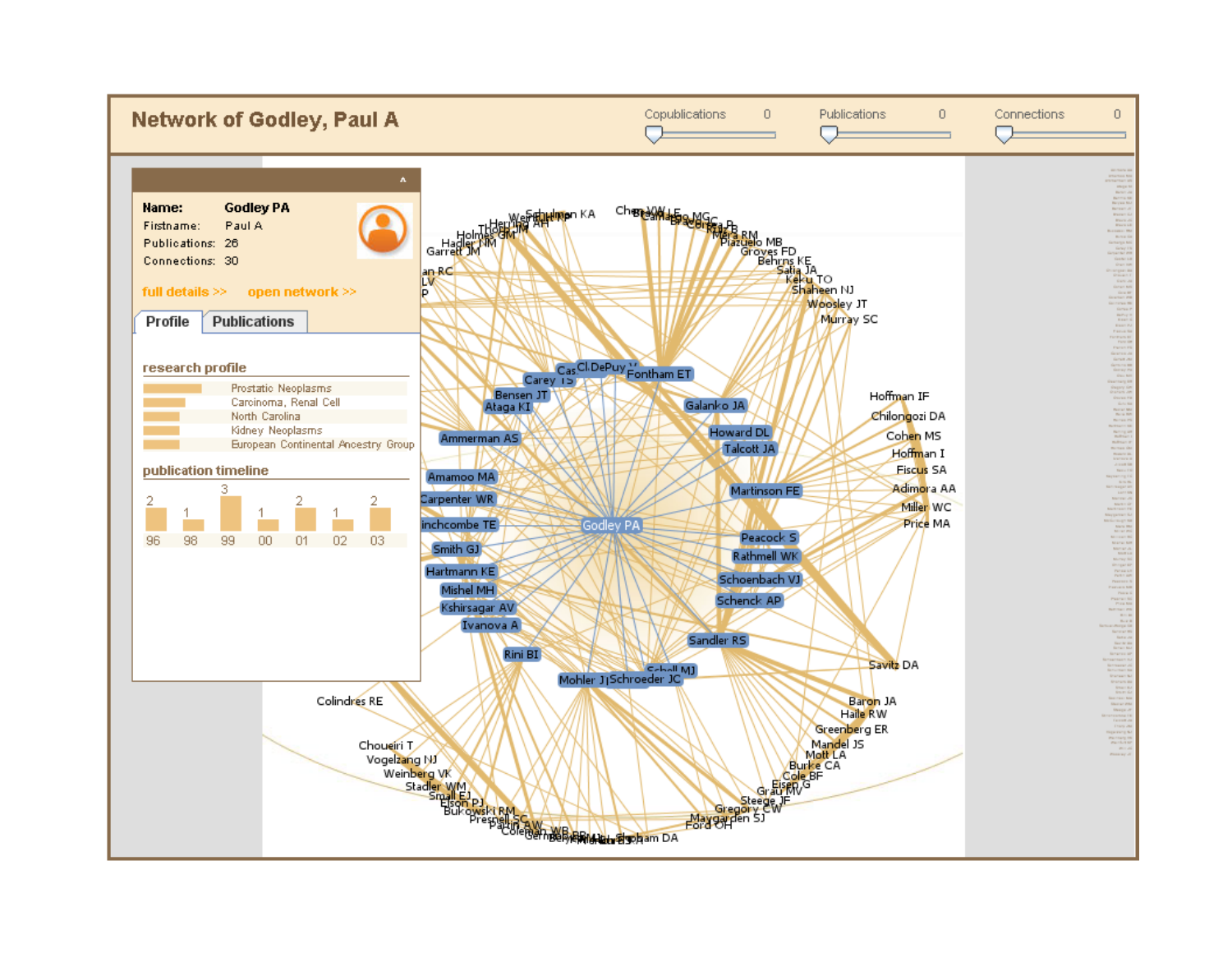

 $-7$